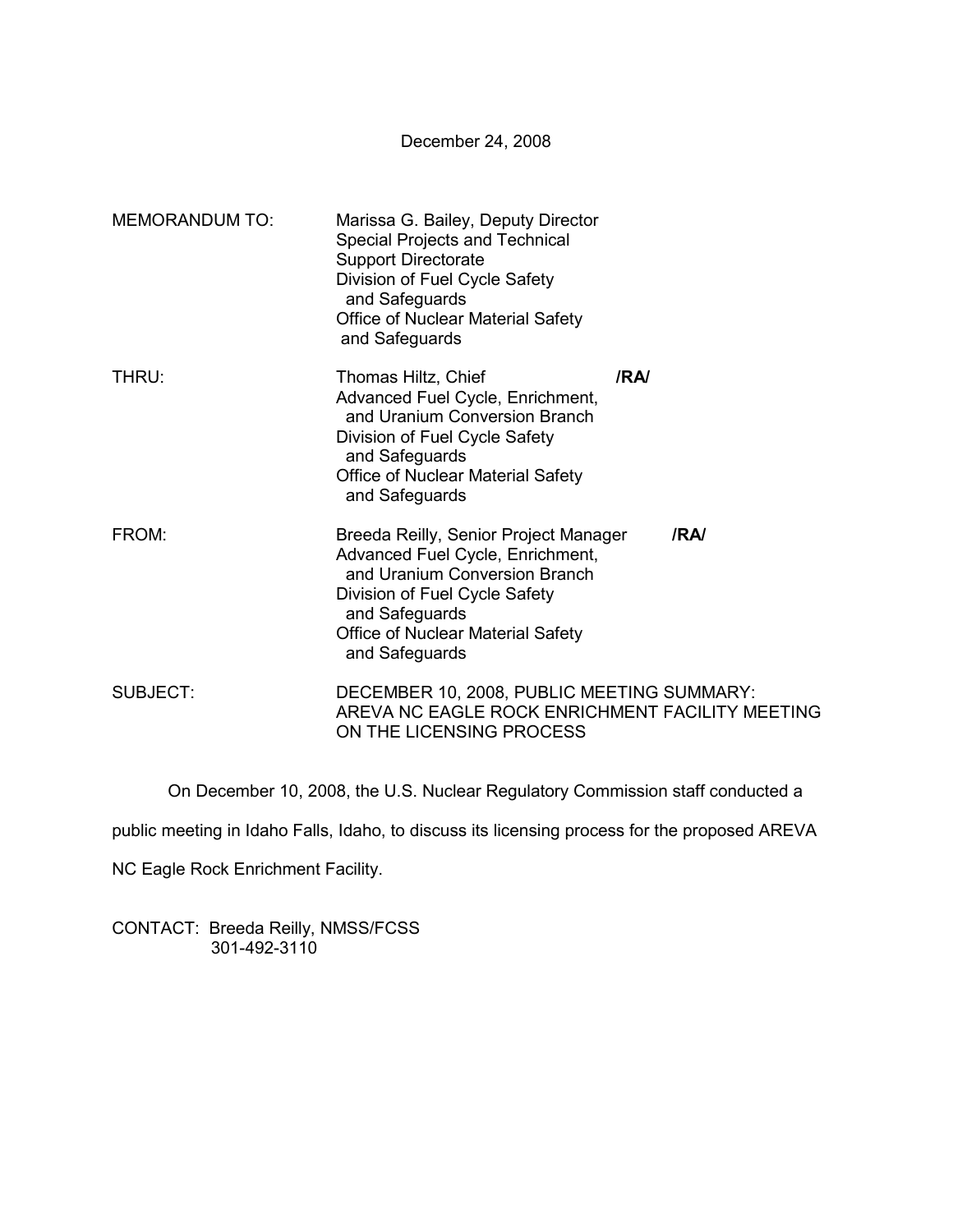M. Bailey

I am enclosing the meeting summary for your use. This summary contains no proprietary or

classified information.

Docket No.: 70-7015

Enclosure: AREVA NC Meeting Summary

| cc: RKrich/AREVA   | WPreacher    | <b>GGilliam</b> | <b>BBrailsford</b> | RChristensen   |
|--------------------|--------------|-----------------|--------------------|----------------|
| LStaker            | JFuhriman    | <b>MVirtue</b>  | LGonzales          | CBidstrup      |
| LAllgood           | WBrower      | CJolley         | <b>LCarter</b>     | JWeatherby     |
| <b>PRickards</b>   | <b>KBarr</b> | CCanter         | LBeard             | <b>SLarsen</b> |
| <b>IHardcastle</b> |              |                 |                    |                |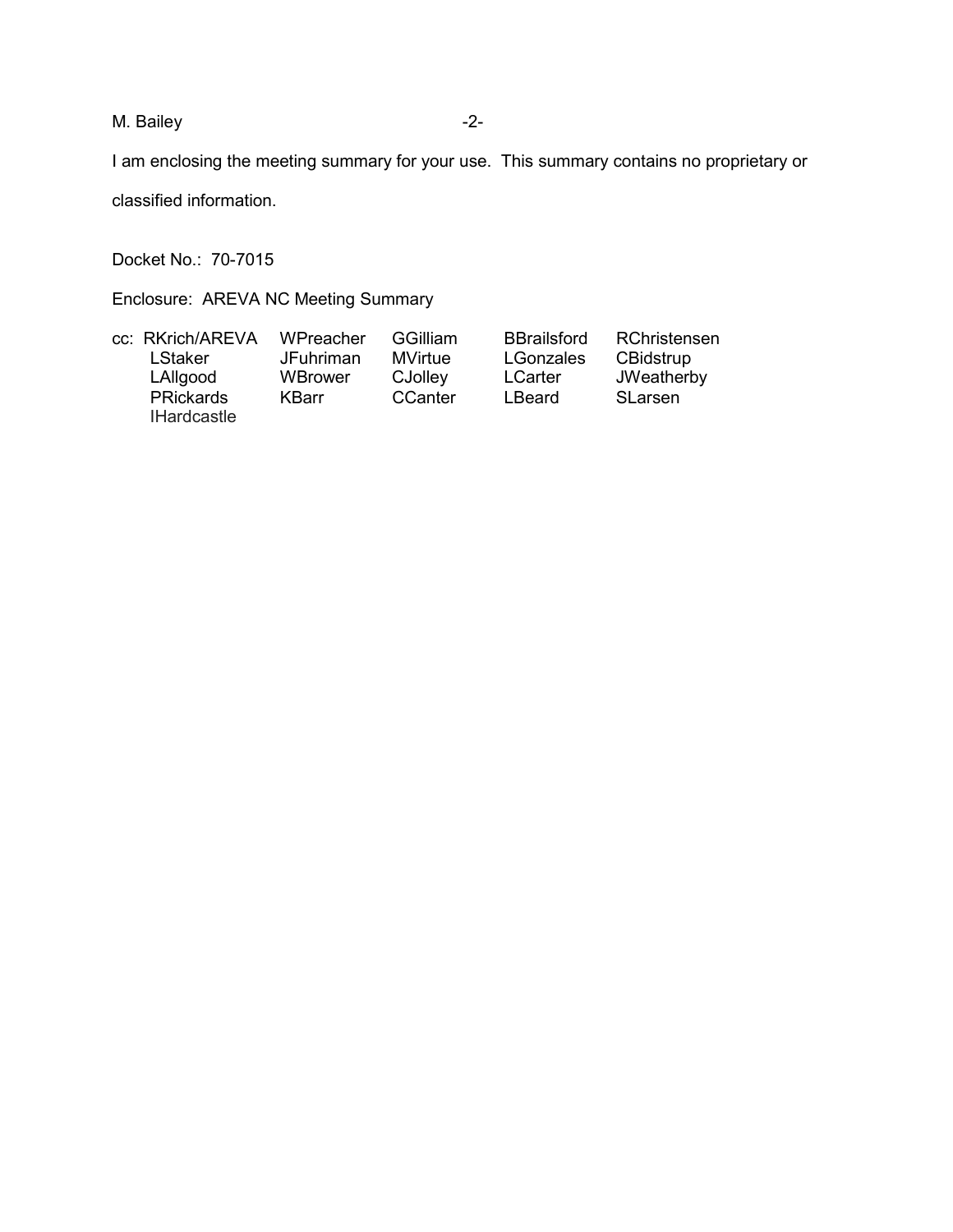M. Bailey

I am enclosing the meeting summary for your use. This summary contains no proprietary or

classified information.

Docket No.: 70-7015

Enclosure: AREVA NC Meeting Summary

| cc: RKrich/AREVA   | WPreacher        | <b>GGilliam</b> | <b>BBrailsford</b> | RChristensen |
|--------------------|------------------|-----------------|--------------------|--------------|
| LStaker            | <b>JFuhriman</b> | MVirtue         | LGonzales          | CBidstrup    |
| LAllgood           | WBrower          | CJolley         | <b>LCarter</b>     | JWeatherby   |
| <b>PRickards</b>   | <b>KBarr</b>     | CCanter         | LBeard             | SLarsen      |
| <b>IHardcastle</b> |                  |                 |                    |              |

| <b>DISTRIBUTION:</b> |                          |                     |
|----------------------|--------------------------|---------------------|
| MWeber/NMSS          | CHaney/NMSS              | DDorman/FCSS        |
| NSt. Amour/OGC       | <b>KEverly/NSIR</b>      | CAbrams/OIP         |
| APowell/OCA          | DMcIntyre/OPA            | RVirgilio/FSME      |
| DSeymour/Regll       | JHenson/Regll            | <b>TGody/Reg II</b> |
| MSheikh/Reg II       | SDembek/OIP              | LClark/OGC          |
| GKulesa/FSME         | <b>BSmith/FCSS</b>       | CSafford/OGC        |
| RHannah/Regll        | RTrojanowski/RegII       | GSuber/FSME         |
| PBubar/FSME          | <b>AREVA Website-Yes</b> |                     |
|                      |                          |                     |

# ML083570061

| <b>OFC</b>  | <b>AFCB</b>    |  | <b>AFCB</b> |  | <b>AFCB</b>   |  |
|-------------|----------------|--|-------------|--|---------------|--|
| <b>NAME</b> | <b>BReilly</b> |  | CGibbs      |  | <b>THiltz</b> |  |
| <b>DATE</b> | 12/22/08       |  | 12/24/08    |  | 12/24/08      |  |

**OFFICIAL RECORD COPY**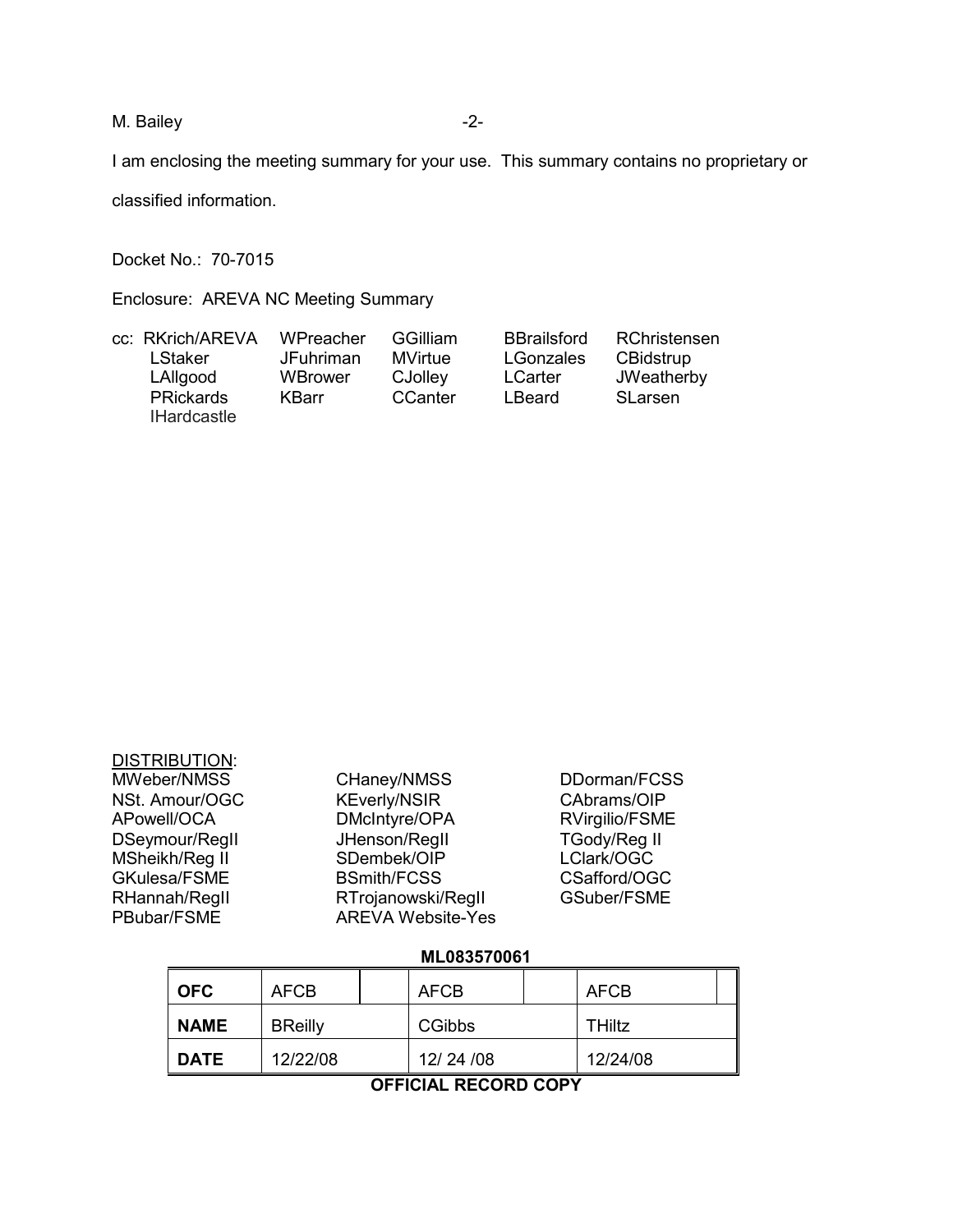## **Summary of AREVA NC Public Meeting on the Licensing Process**

DATE December 10, 2008

PLACE Shilo Inn Conference Center Idaho Falls, Idaho

#### PURPOSE

The purpose of this meeting was to discuss the U.S. Nuclear Regulatory Commission's (NRC's) licensing process for the AREVA NC (AREVA) Eagle Rock Enrichment Facility.

## **DISCUSSION**

Prior to the formal presentations, the NRC held an open house in which staff were available to informally discuss the project with the public. The participating NRC representatives were Mr. Thomas Hiltz, Mr. Brian Smith, Ms. Gloria Kulesa, Ms. Breeda Reilly, Ms. Carrie Safford, and Mr. Roger Hannah. A handout of the NRC posters was made available to the public and a copy is attached (Attachment 1).

Following the open house, Mr. Hiltz welcomed a standing room only crowd (close to 400 people) and introduced the NRC staff. Mr. Hiltz discussed the NRC's overall mission and stated that the NRC is an independent agency responsible for ensuring the protection of public and worker health and safety in the commercial use of radioactive materials. Mr. Hiltz emphasized that the NRC is not an advocate of any nuclear facility, but a regulator. Mr. Hiltz also acknowledged concerns among local officials and others about the length of time for the NRC's licensing review. The NRC projects that the review and hearing processes will take 30 months. The schedule may potentially be impacted by several factors, including budget, quality of the application, timeliness of responses from the applicant, and the possibility of a contested hearing. In terms of budget, the NRC is currently operating under a continuing resolution, at levels budgeted for fiscal year 2008.

Ms. Breeda Reilly then presented the NRC's licensing process for uranium enrichment facilities. AREVA's proposed uranium enrichment plant will be located in Bonneville County, Idaho, at a site about 18 miles west of Idaho Falls. AREVA plans to use a centrifuge technology, developed in Europe. AREVA will submit the license application to the NRC by the end of 2008. The NRC will perform a technical review of the application to ensure it meets NRC's health and safety requirements as found in the regulations in Title 10, Parts 40 and 70, of the *Code of Federal Regulations*. In addition to the technical review, a mandatory hearing is required for enrichment plants and the opportunity for a contested hearing will be made after the license application has been accepted for review. By regulation, construction would not begin until the NRC issues a license for construction and operation.

Ms. Gloria Kulesa provided information on the NRC's process for preparing an environmental impact statement (EIS), as presented in Title 10 Part 51, of the *Code of Federal Regulations.* She explained that the EIS is intended to describe potential environmental impacts of proposed federal actions. Public input is an important part of the scoping process. Once the NRC accepts the application for a technical review, the NRC would conduct a public meeting in